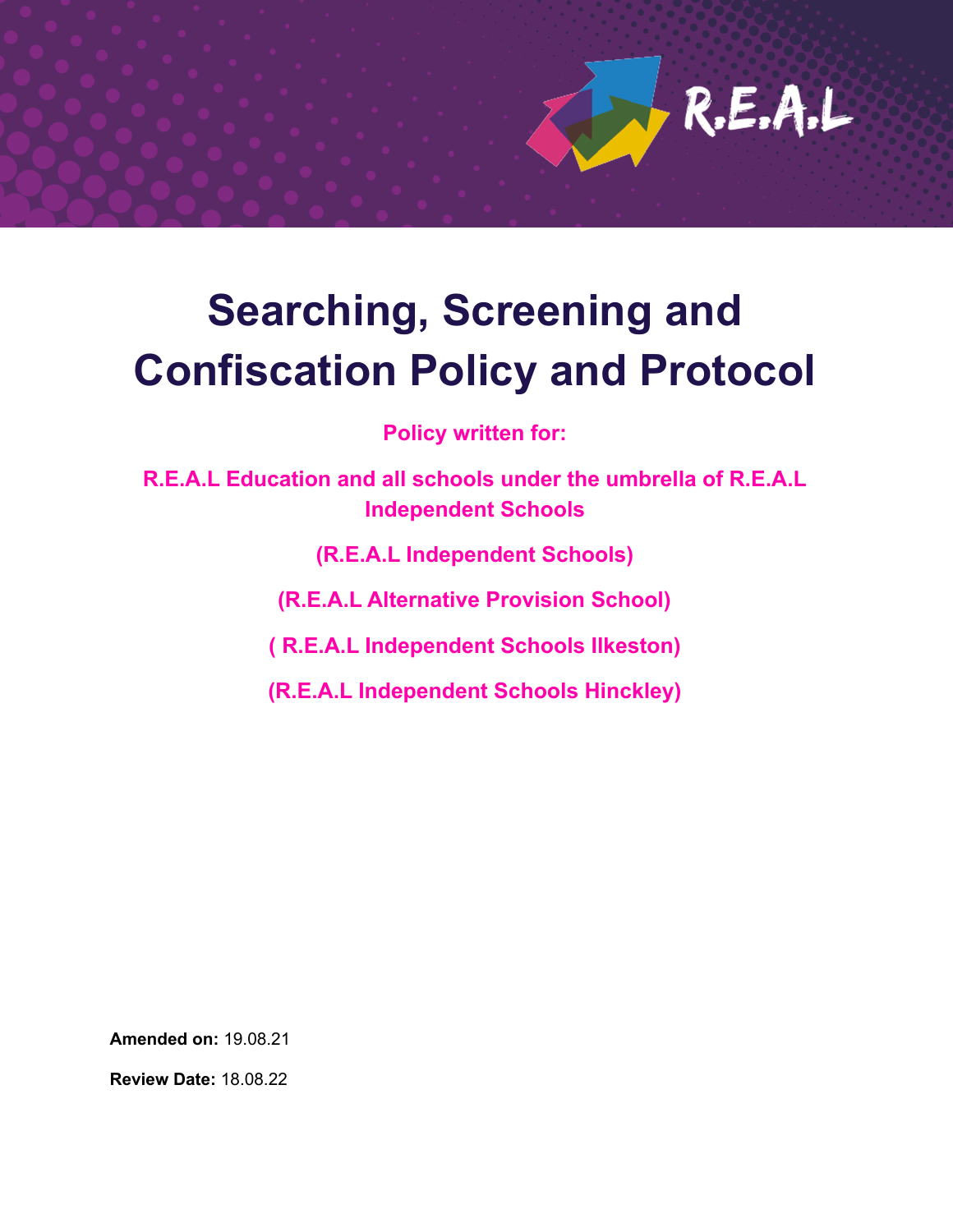## **Searching, Screening and Confiscation Policy**

#### **Aims**

The Department of Education guidance is intended to explain the school powers of searching and screening pupils so that school staff have the confidence to use them. In particular, it explains the use of the power to search students without consent. It also explains the powers the school has to seize and then confiscate items found during a search. It includes statutory guidance which the school must have regard to:

 $R.E.A.L$ 

- Department for Education: *Searching, Screening and Confiscation: Advice for Headteachers, School Staff and Governing Bodies*. Crown Copyright, Jan 2018
- The Education Act 1996
- Education and Inspections Act 2006
- The Education (Independent School Standards) Regulations 2014
- The Schools (Specification and Disposal of Articles) Regulations 2012
- Health and Safety at Work Act 1974

### **Searching**

The Headteacher, and staff authorised by them, have a statutory power to search pupils or their possessions, without consent, where they have reasonable grounds for suspecting that the pupil may have a prohibited item. Prohibited items are:

- knives or weapons
- alcohol
- illegal drugs
- stolen items
- fireworks
- pornographic images
- any article that the member of staff reasonably suspects has been, or is likely to be, used to commit an offence, or to cause personal injury to, or damage to the property of, any person (including the pupil)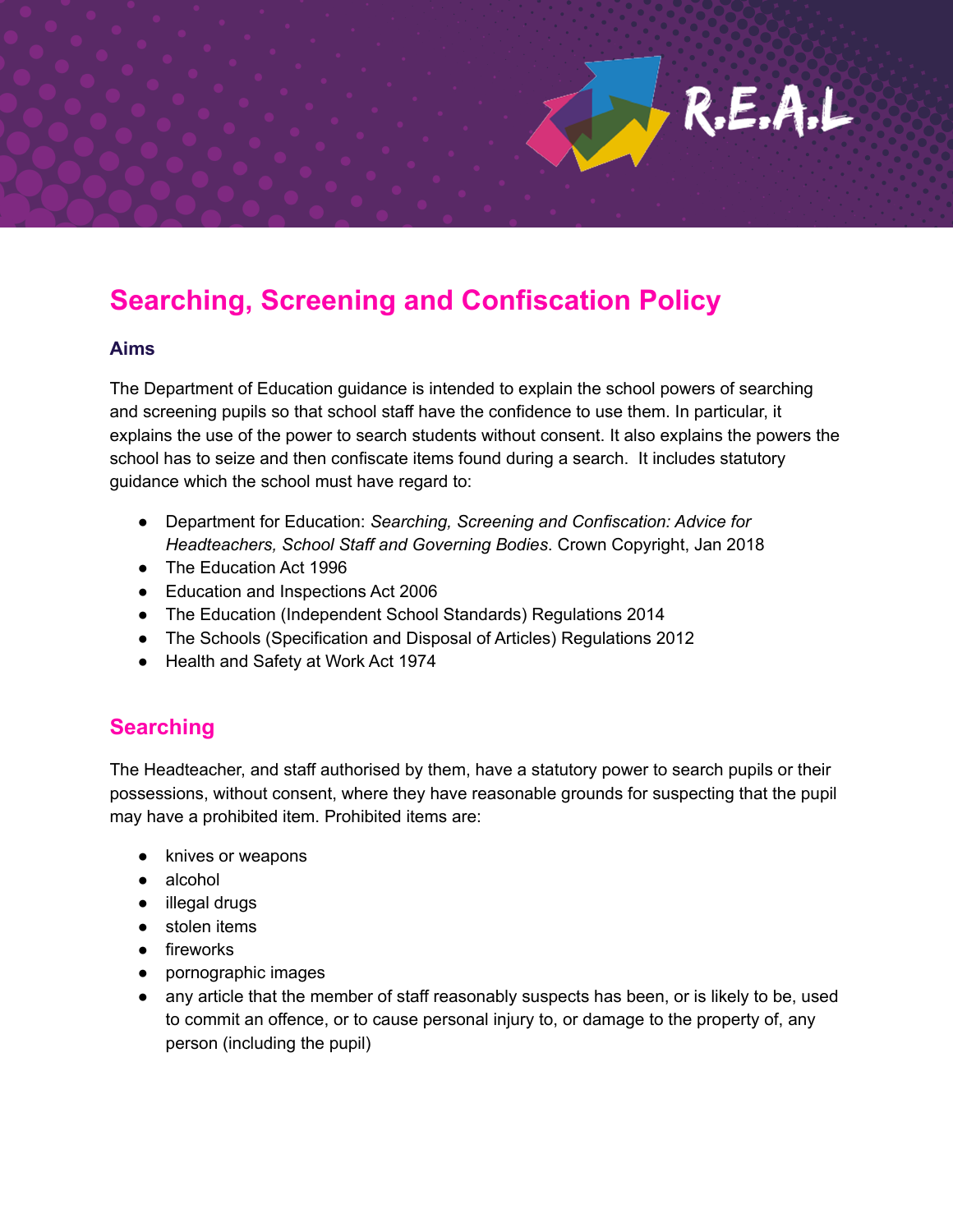

#### **Confiscation**

School staff can seize any prohibited item found as a result of a search. They can also seize any item, however found, which they consider harmful or detrimental to school discipline

#### **Screening**

The Headteacher and authorised staff can require pupils to undergo screening. Schools' statutory power to make rules on pupil behaviour and their duty as an employer to manage the safety of staff, pupils and visitors, enables them to impose a requirement that pupils undergo screening.

#### **What the law allows**

• Schools can require pupils to undergo screening by a walk-through or hand-held metal detector (arch or wand) even if they do not suspect them of having a weapon and without the consent of the pupils.

• Schools' statutory power to make rules on pupil behaviour and their duty as an employer to manage the safety of staff, pupils and visitors enables them to impose a requirement that pupils undergo screening.

• Any member of the school staff can screen pupils.

#### **Also note**

• If a pupil refuses to be screened, the school may refuse to have the pupil on the premises. Health and safety legislation requires a school to be managed in a way which does not expose pupils or staff to risks to their health and safety and this would include making reasonable rules as a condition of admittance.

• If a pupil fails to comply, and the school does not let the pupil in, the school has not excluded the pupil and the pupil's absence should be treated as unauthorised. The pupil should comply with the rules and attend.

• This type of screening, without physical contact, is not subject to the same conditions as apply to the powers to search without consent.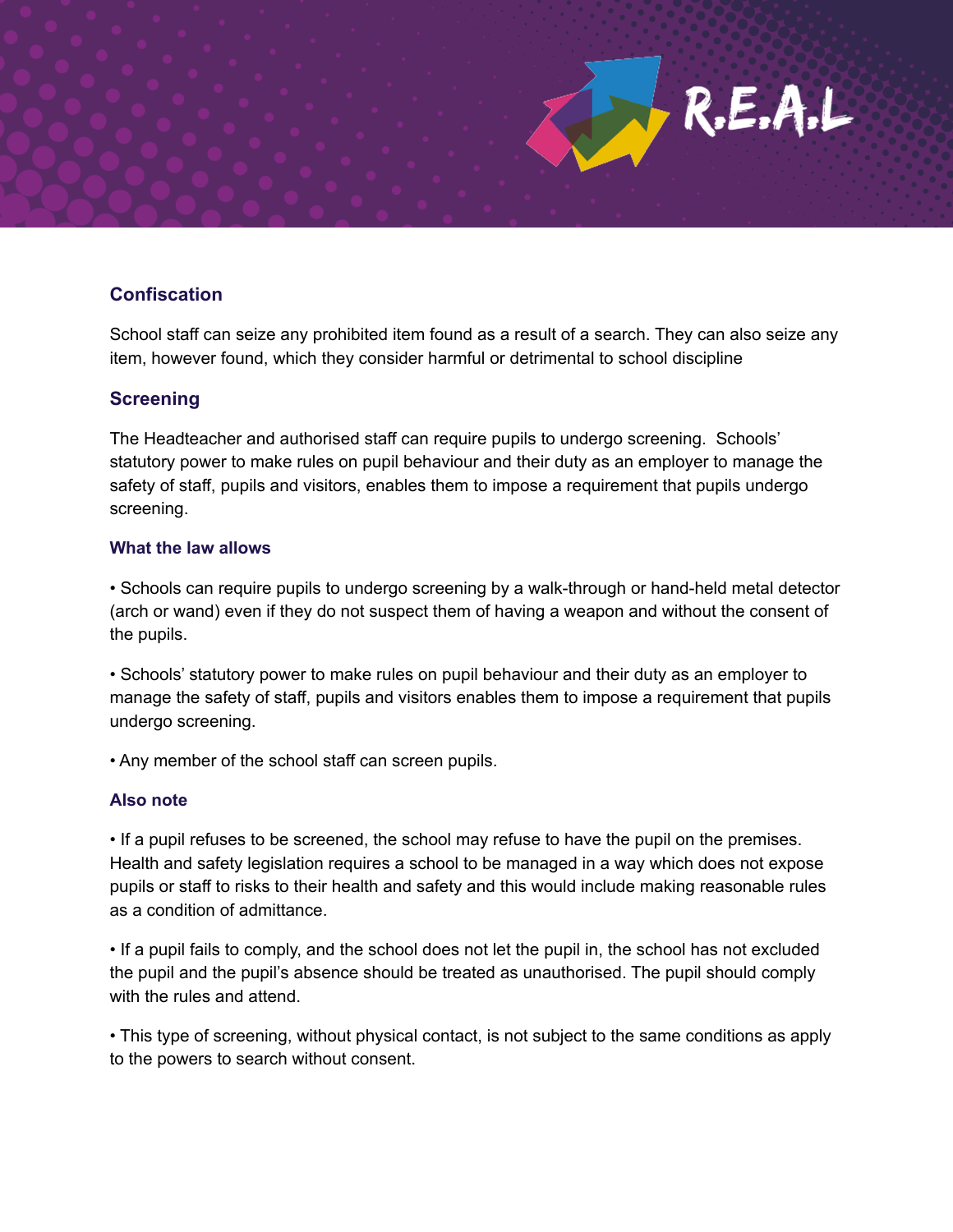

#### **Searching with Consent**

Schools' common law powers to search:

- School staff can search pupils with their consent for any item. Staff are not required to have formal written consent from the pupil for this sort of search – it is enough for the teacher to ask the pupil to turn out his or her pockets or if the teacher can look in the pupil's bag or locker and for the pupil to agree
- School staff can view CCTV footage in order to make a decision as to whether to conduct a search for an item
- If a member of staff suspects a pupil has a banned item in his/her possession, they will instruct the pupil to turn out his pockets or bag and, if the pupil refuses, the staff support the student to understand that this is a process that is required using visual support and reassurance
- A pupil may be anxious about the process and so staff should work with the pupil in a way that is tailored to each students understanding and level of need
- The search should be carried out by two members of staff to act as a witness

#### **Searching without consent**

R.E.A.L. staff have the power to search without consent for:

- Knives or weapons, alcohol, illegal drugs and stolen items; and
- Fireworks and pornographic images; and
- Any article that the member of staff reasonably suspects has been, or is likely to be, used to commit an offence, or to cause personal injury to, or damage to property; and
- Any item banned by the school which has been identified in the rules as an item which may be searched for.

The staff member conducting the search will be the same sex as the pupil being searched. There will be a witness (also a staff member) and, if at all possible, they will be the same sex as the pupil being searched.

Staff members can only undertake a search without consent if they have reasonable grounds for suspecting that a pupil may have in his or her possession a prohibited item. The staff member must decide in each particular case what constitutes reasonable grounds for suspicion. For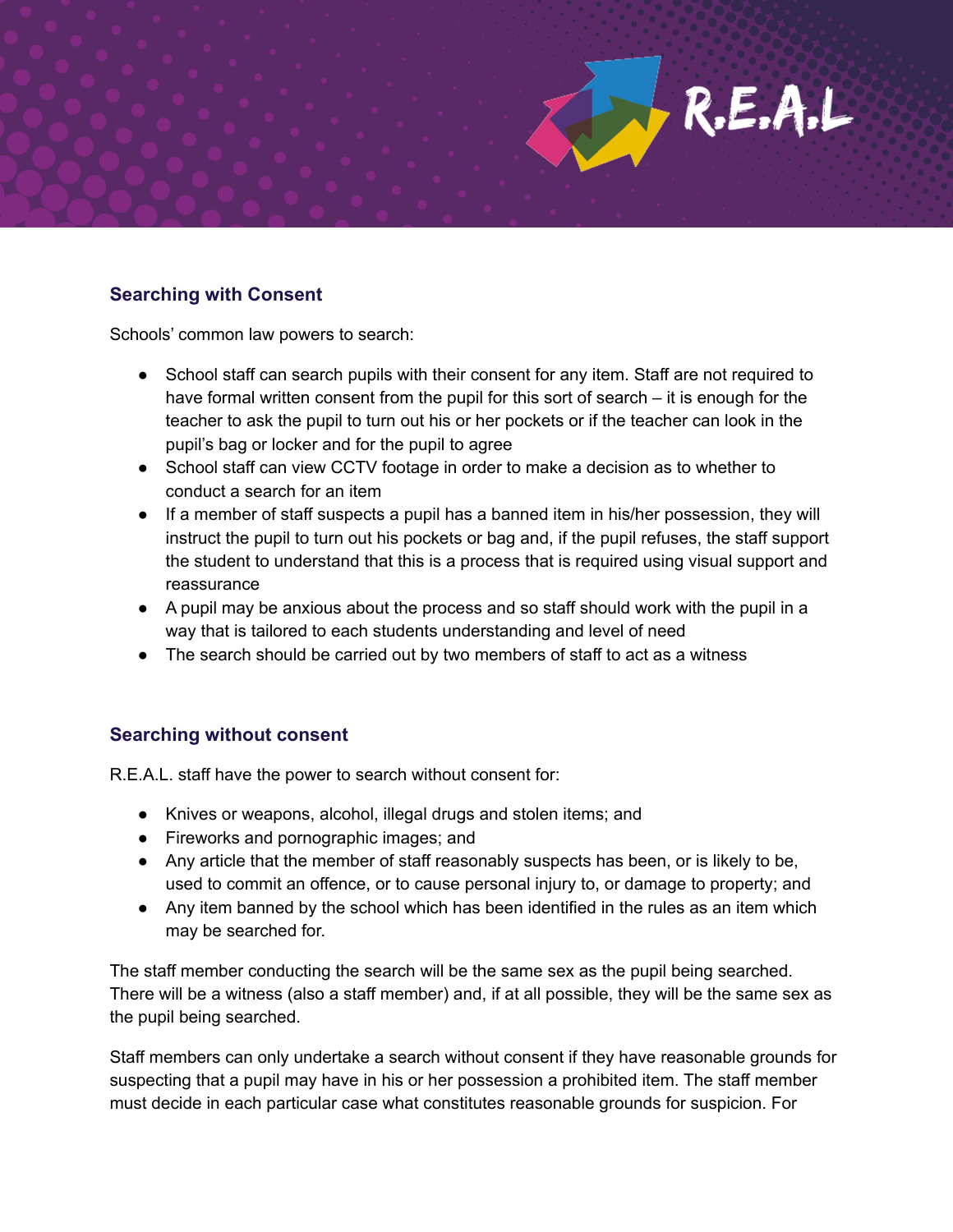example, they may have heard other pupils talking about the item or they might notice a pupil behaving in a way that causes them to be suspicious.

R.E.A.L

In the exceptional circumstances when it is necessary to conduct a search of a pupil of the opposite sex or in the absence of a witness, the member of staff conducting the search should bear in mind that a pupil's expectation of privacy increases as they get older

#### **During the Search**

The person conducting the search may not require the pupil to remove any clothing other than outer clothing. 'Outer clothing' is defined as clothing that is not worn next to the skin or immediately over a garment that is being worn as underwear. 'Outer clothing' includes hats; shoes; boots; gloves and scarves.

'Possessions' means any goods over which the pupil has or appears to have control.

A pupil's possessions can only be searched in the presence of the pupil and another member of staff, except where there is a risk that serious harm will be caused to a person if the search is not conducted immediately and where it is not reasonably practicable to summon another member of staff.

Members of staff can use such force as is reasonable, given the circumstances when conducting a search for knives or weapons, alcohol, illegal drugs, stolen items, fireworks, pornographic images or articles that have been or could be used to commit an offence or cause harm.

#### **After the Search**

The member of staff can use their discretion to confiscate, retain and/or destroy any item found as a result of a 'with consent' search so long as it is reasonable in the circumstances. Where any article is thought to be a weapon it must be passed to the police.

Staff have a defence to any complaint or other action brought against them. The law protects members of staff from liability in any proceedings brought against them for any loss of, or damage to, any item they have confiscated, provided they acted lawfully.

A staff member carrying out a search can seize anything they have reasonable grounds for suspecting is a prohibited item or is evidence in relation to an offence.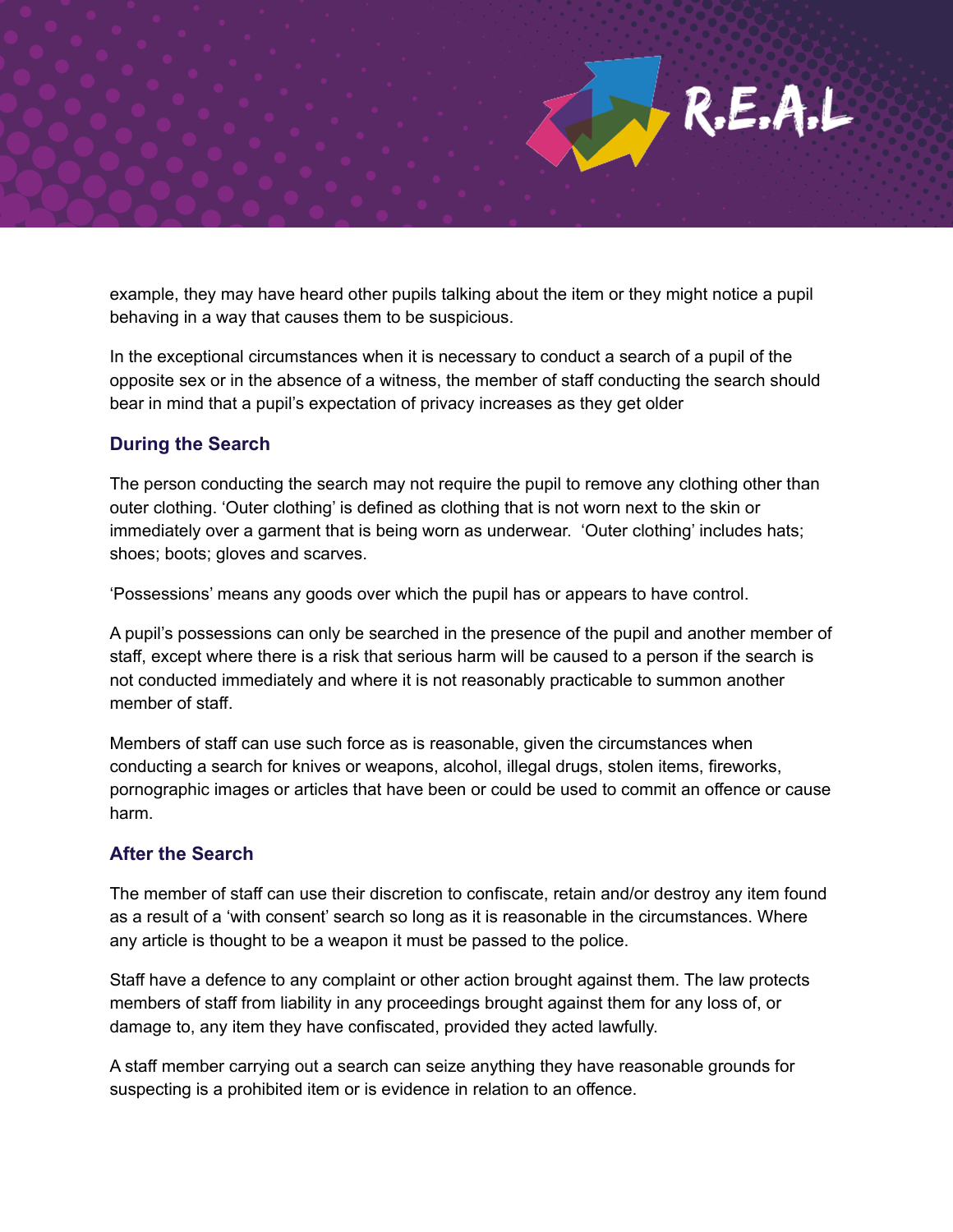

Where a staff member conducting a search finds alcohol, they may retain or dispose of it. This means that schools can dispose of alcohol as they think appropriate but this should not include returning it to the pupil.

Where they find controlled drugs, these must be delivered to the police as soon as possible but may be disposed of if the person thinks there is a good reason to do so.

Where they find other substances which are not believed to be controlled drugs these can be confiscated where a teacher believes them to be harmful or detrimental to good order and discipline. This would include, for example, so-called 'legal highs'.

#### **The process following finding controlled drugs or other substances is:**

- Place the substance in a sealed envelope
- Print and sign your name
- Add the date
- Do all of the above in the presence of a witness (also a staff member) who needs to also print and sign their name and add the date.

Where they find stolen items, these must be delivered to the police as soon as reasonably practicable – but may be returned to the owner (or may be retained or disposed of if returning them to their owner is not practicable) if the person thinks that there is a good reason to do so.

Fireworks found as a result of a search may be retained or disposed of but should not be returned to the pupil.

If a member of staff finds a pornographic image, they may dispose of the image unless its possession constitutes a specified offence (i.e. it is extreme or child pornography) in which case it must be delivered to the police as soon as reasonably practicable.

With regards to any pornographic images found on a mobile phone or other electronic device, use the guidance in the safeguarding policy and sexting in schools and colleges: [responding](https://www.safeguardinginschools.co.uk/wp-content/uploads/2016/08/Sexting-in-schools-and-colleges-UKCCIS-August-2016.pdf) to incidents and [safeguarding](https://www.safeguardinginschools.co.uk/wp-content/uploads/2016/08/Sexting-in-schools-and-colleges-UKCCIS-August-2016.pdf) young people, to make decisions regarding what to do with the confiscated imagery.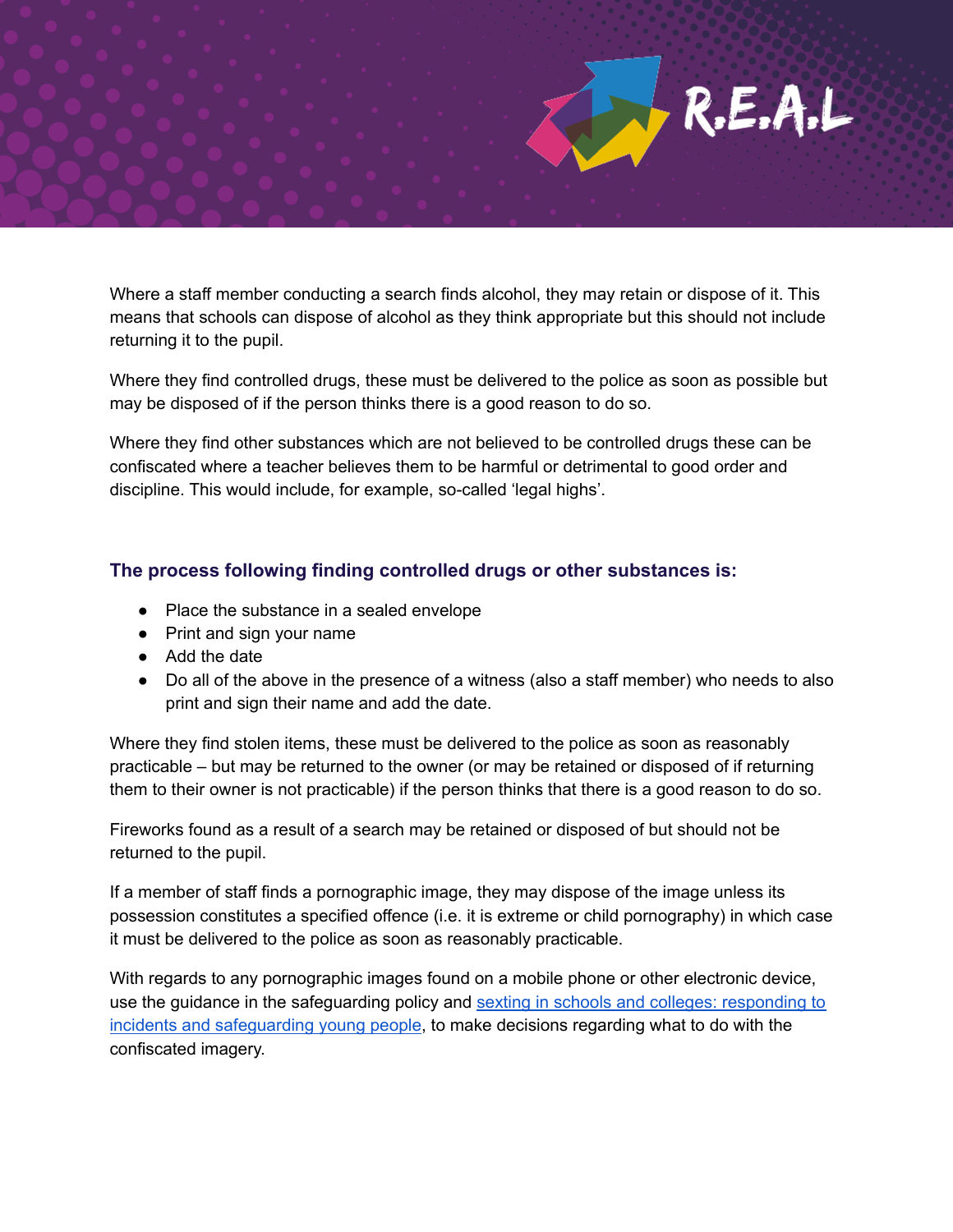Where an article that has been (or could be) used to commit an offence or to cause personal injury or damage to property is found it should be reported to the police. Please use the [Nottinghamshire](https://drive.google.com/drive/u/0/folders/0B0-CgY9d_wfNVjFMUWlvajNENlE) knives and weapons guidance for schools and education providers to make any decisions relating to confiscated articles.

R.E.A.L

#### **Consequences**

When commissioning services from a range of other providers and organisations, R.E.A.L. will adapt to the rewards and sanctions policies of the commissioned organisation. The Management of Behaviour policy has been established to both compliment other organisations and meet the core values upon which R.E.A.L. provision is based.

Where students exhibit behaviours that may put the learning and safety of other learners at risk, R.E.A.L. utilise a range of low, medium or high encouragements and interventions to meet specific individual issues. These can be focussed at an individual or group level. For further information please refer to the [Management](https://docs.google.com/document/d/1Zha26omYJ24Zv9ccUX0roPcqb_y6v-gtcCel54OeV9g/edit) of Behaviour policy

Due to the complex needs of some of our learners (especially those with ASD), and their understanding of circumstances, situations and rules and regulations, the discovery of prohibited items will not result in consequences, unless it is felt appropriate to do so. Children with autism find timeframes difficult and so using a consequence after the event may not be at all meaningful for the child.

R.E.A.L. will however ensure that the learner will be supported to understand what has happened, what the risks are and why it is not acceptable to have these items on their person. We will employ the use of visual strategies such as Social Stories, TEACCH, videos and books.

#### **Revision history**

- 19.08.21 Review of policy, no amendments required
- 18.08.20 Review of policy, no amendments required
- 31.07.19 Amendment of policy for R.E.A.L Education and R.E.A.L Independent School